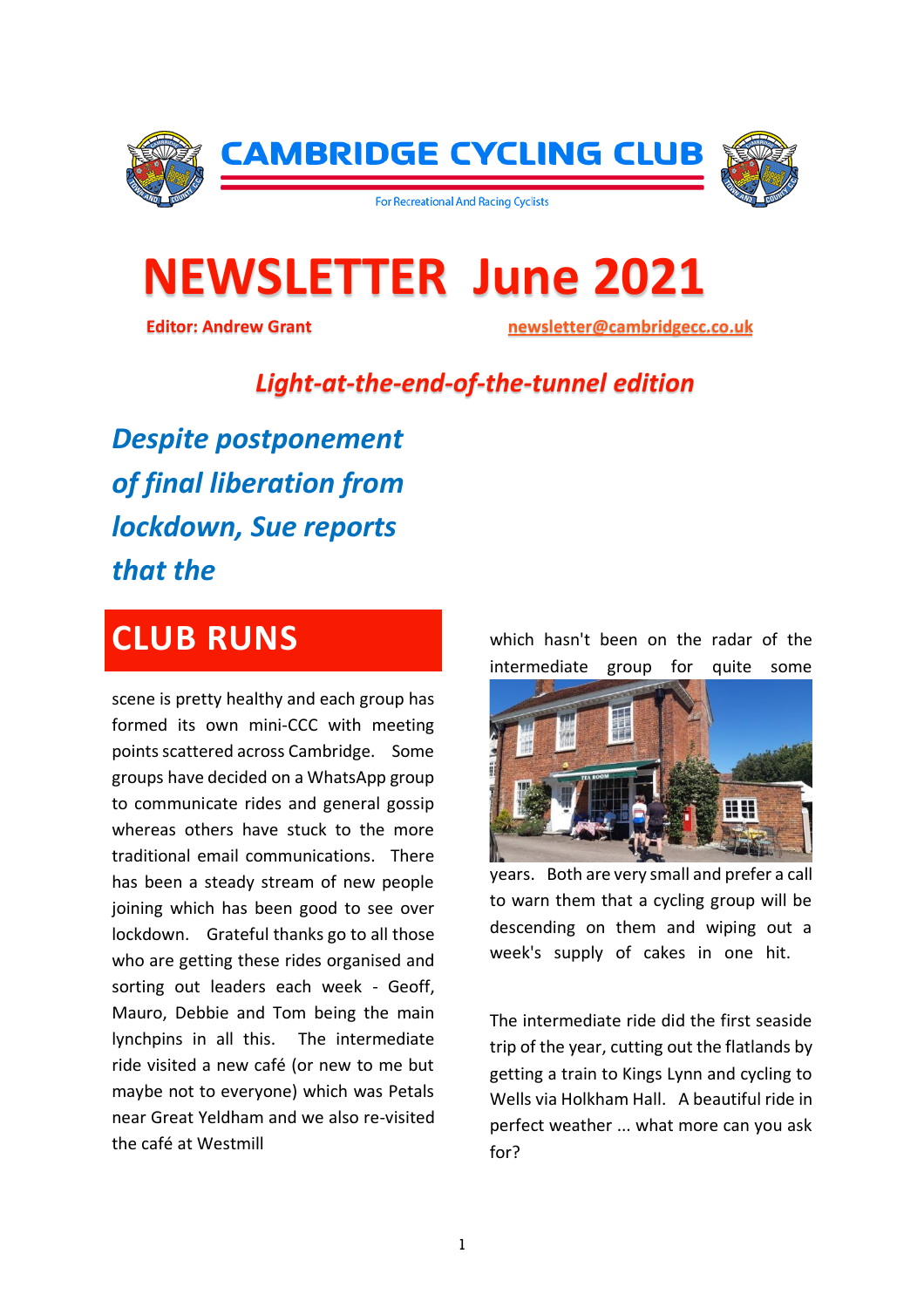I expected Holkham Hall cafe to be heaving with day trippers but it was actually very pleasantly peaceful and we sat out in the sunny courtyard refuelling before the final stretch to the beach, where I believe the entire population of Norfolk had gathered. After doing our bit to boost the



ice-cream economy of Wells, we cycled to Bircham Mill which is home to a very pleasant tea room that I expected to be extremely busy, but in fact was again fairly quiet, giving more weight to my argument that Norfolk folk really were lining the beaches. This little adventure may become a hit at the BAFTA awards as Terry has recorded it all for posterity via his Five Minute Velo You Tube channel. (see below)

## **FIVE MINUTE VELO**



If you haven't caught Terry Dickerson's You Tube Channel yet, now's your chance to get a fascinating glimpse inside the shed of Cambridge CC's Audax guru. The link is on the web site:

[https://www.youtube.com/channel/UCw0](https://www.youtube.com/channel/UCw0HuqZOEa1BNv2QiEJzHjA) [HuqZOEa1BNv2QiEJzHjA](https://www.youtube.com/channel/UCw0HuqZOEa1BNv2QiEJzHjA)

For the time being, club run group numbers remain restricted and we are not meeting *en masse* at Addenbrookes. If you want to join a group, please email Sue at [cccgrouprides@gmail.com](mailto:cccgrouprides@gmail.com) with your average speed and distance and she will put you in contact with an appropriate group.

### **AUDAX**

Talking of Audax, as we were, Terry provides the following status report:

*Like most activities over the last year or so Audaxing has been severely affected. For most of the last year, events have not been running. However, as we hopefully emerge from the lockdown rules, events have restarted - although not always as we knew them.*

*The rules that have constrained the running of Audax events are continuously changing. Audax UK, like the dynamic organisation they are, maintains a web page with the most up-to-date rules. The web page can be found at [https://audax.uk/static-data/covid](https://audax.uk/static-data/covid-restrictions)[restrictions.](https://audax.uk/static-data/covid-restrictions) These rules are different depending on the country of the UK. In addition organisers may have their own rules or ways of doing things. For instance* 

*some organisers may stagger the start time to allow for many small groups or restrict numbers.*

*As we are quite far from Wales, Scotland and Northern Ireland, I'll just give a quick summary of the restrictions in England. However, note these restrictions may (will) change so check with the AUK*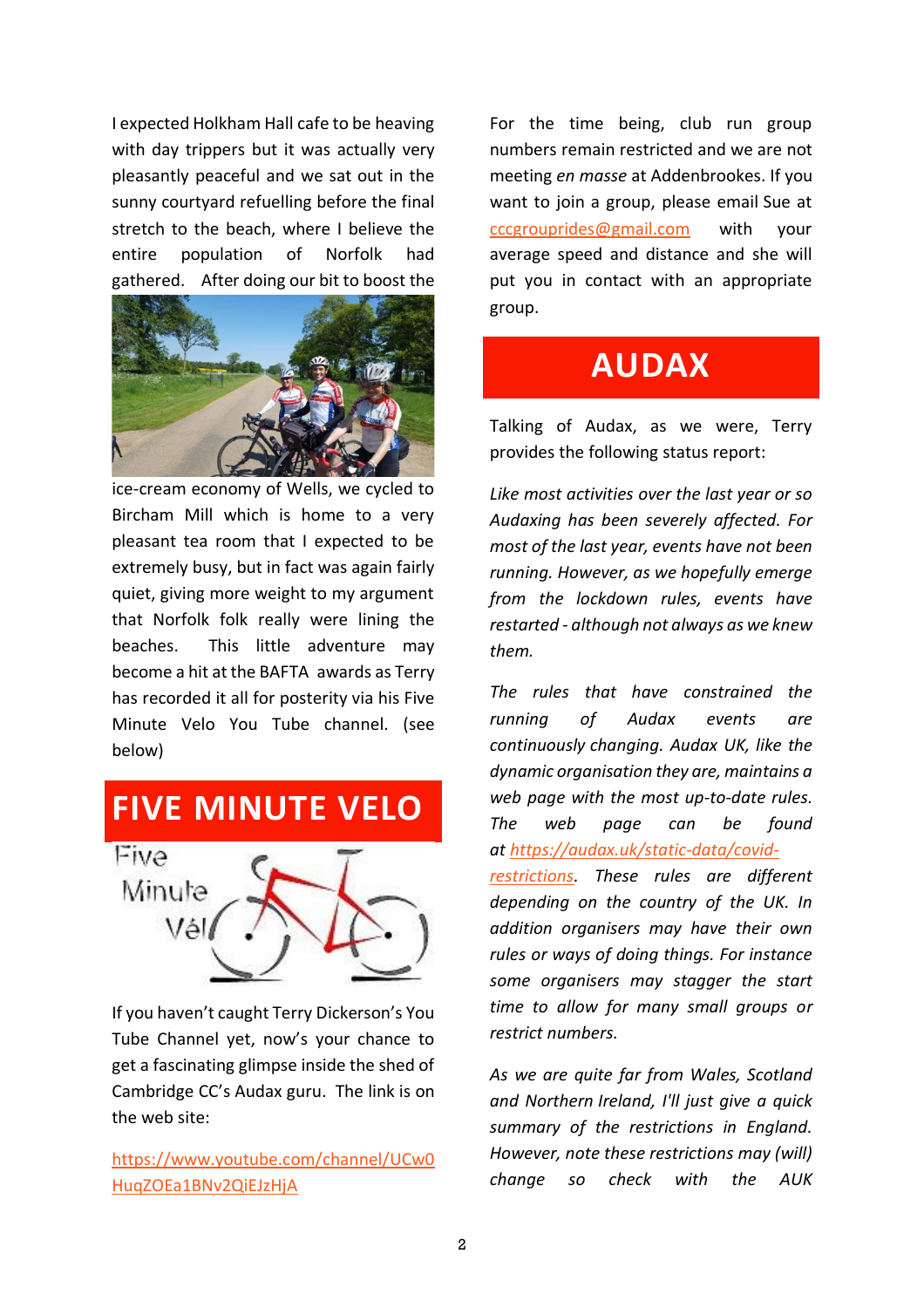*website/page. The latest changes came into play on 16th June. Generally there is now no restriction on distance, although if crossing into Scotland/Wales those countries restrictions may apply. For permanent events the number of riders per day is limited to 30 - which is effectively not a restriction. Also many of the organiserimposed additional rules are becoming fewer in number and looser. In practical terms there are not too many restrictions - although don't forget to take a face mask for when you want to go into a cafe or shop. If you are in any doubt about your covid status, don't ride, both for your own good and that of your fellow audaxers. (I know it is obvious, but I had to write it anyway).*

*If you like to ride long distances, that is officially 200km or more, although there are shorter rides available, why not look-up an event on the AUK website [\(https://audax.uk/\)](https://audax.uk/) alternatively many of the local rides are on the Cambridge Audax website [\(www.camaudax.uk/\)](http://www.camaudax.uk/). If anybody wants further advice on riding Audax, you can email me at [tldickerson23@gmail.com.](mailto:tldickerson23@gmail.com)*

### **TIME TRIALS**

Our COVID-secure Strava-timed club events have been serving us well, with Will Burton doing a great job in orchestrating things and forging harmonious job-sharing links with Newmarket Cycling and Triathlon club for many of the events on the Bottisham course. Euan Tebbut and Ben Redman have been prominent at the sharp end of the time sheet.

Since the last newsletter, two of the club's major open time trials, the Open 15 and the Viking 50, which incorporated the Veterans' Time Trial Association National and East Anglian championships, have taken place to great acclaim and to the enormous credit of Chris Dyason, the



organiser. In particular, it was great to see Club members out in force, helping and marshalling, a feature that was noted with pleasure and gratitude by many competitors. Both

events used the stretch of the A428 between Madingley and Caxton Gibbet.

Chris's apparently supernatural organisational powers inspired particular awe in the time trialling fraternity when he succeeded in getting Highways England to resurface an entire quarter-mile stretch of the dual carriageway in response to his complaint about a pothole, but the malicious gods of jobsworthiness got their revenge the night before the Viking 50, instructing their minions to install totally unnecessary traffic lights to guard an asyet-un-dug and non-existent hole half a mile after the start. Chris, of course, was more than equal to the occasion, moving both start and finish and re-measuring to accommodate the change.

A report on the 15 can be found here:

[https://www.cyclingtimetrials.org.uk/race](https://www.cyclingtimetrials.org.uk/race-report/21694#anchor) [-report/21694#anchor](https://www.cyclingtimetrials.org.uk/race-report/21694#anchor)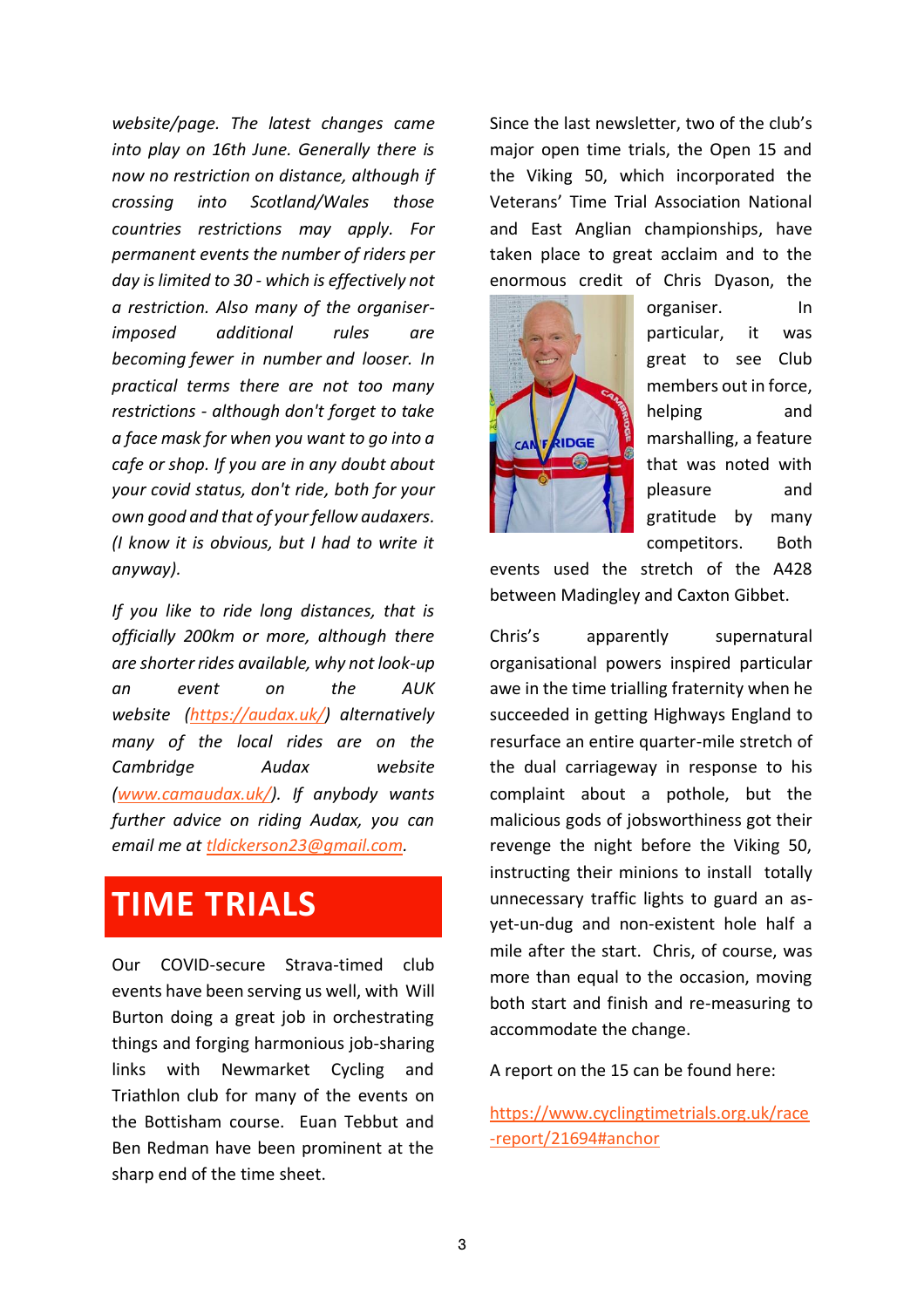## **COMPETITIVE SUCCESSES**

Time trialling remains for the time being, the only form of racing that has thrived under lockdown, but CCC members have continued to enjoy considerable success in open competition.

Dave Bell, last year's fastest rider at both 10 and 25 miles, continues to ride for Cambridge CC, despite returning to his Home Counties domicile having completed his studies at Homerton College and appears to be going as well as ever, recording the year's fastest 10 by a club member with 19:13 in the Hemel Hempstead CC event on the Tring-based F11/10 course. It was his second 30mph + ride of the year.

#### Assistant TT secretary Will Burton



has been busy and reports as follows on his excursion to Naseby:

*On Sunday the 6th of June I travelled to Naseby in order to race the RTTC National Open Circuit Championship. This would be my second time racing a national championship (I had a pop at the hill climb last year). The TT was 3 laps of an 11 mile* 

*circuit to the north of the village. The conditions were rather good for the day; not too hot, not too sunny, and not too windy, though the late spot of rain did seem to ruin the otherwise ideal weather.*

*Arriving at 9:40 for a 10:33 start I got signed on and given my numbers, including the two arm numbers needed for national championships. The bike was assembled, numbers pinned and slipped into my skinsuit, energy bar consumed and I was ready and raring to go. I rode to the start, opposite the memorial for the eponymous battle of 1645, and thereafter the next 1h30 was a whirlwind.*

*Whilst I enjoyed the first fast 1.5 miles, I soon felt it hard to find a rhythm due to the undulating nature of the course. Riding the F2 series of courses down the A428 in the preceding weeks gave little indication as to what my form would be on the day as I struggled through my second lap. The third lap was difficult as I learnt that you cannot fuel a 33 mile TT on a sporting course the same way you'd fuel a 25 on a flat dual carriage way. A steep learning curve, but one I'll remember moving forward.*

*Nonetheless I finished the TT, more than top riders Ash Cox and Alex Pritchard could manage! My time of 1:27.07 was disappointing, but I leave with high hopes that I can find more form in the weeks to come, preferably before the ECCA 10. Kudos go to South East Midlands CTT District and Dave Birch for running the event, and to all national champions crowned on the day. Anyway, time to start*